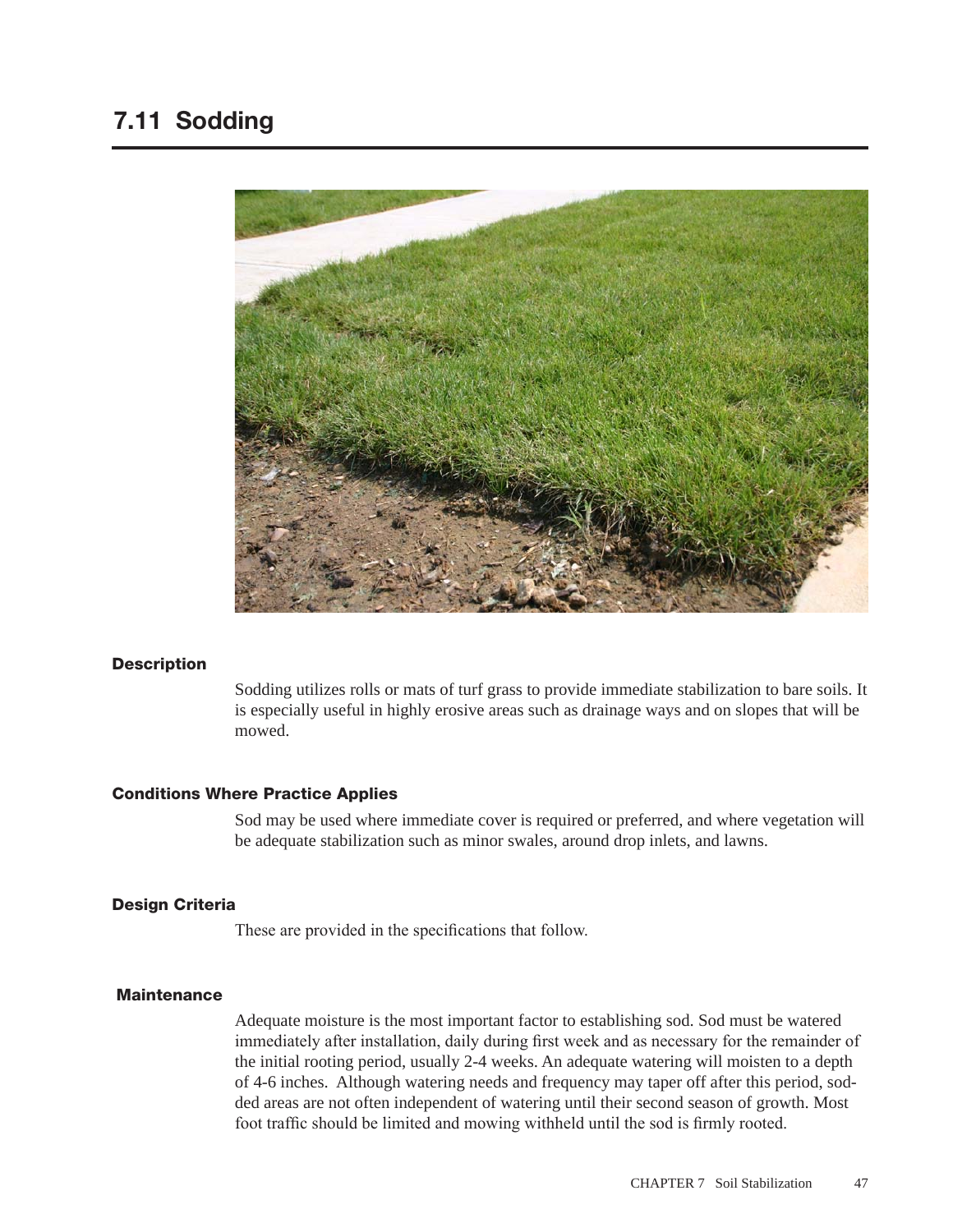

# Common Problems / Concerns

- An inadequately prepared site or soils can cause inadequate rooting and establishment. Hard soils can cause runoff to occur between the sod and soil layers and poor establishment of the root system. The area should be adequately cleared of clods, debris, have sufficient topsoil and be moistened during dry periods.
- The placement of sod on frozen soil, or in freezing temperatures will result in failure to establish grass.
- Drying of sod during and immediately following the placement of sod will result in death of the sod.

## **References**

Pound W., Street J., 1991. *Lawn Establishment Bulletin 546.* The Ohio State University.